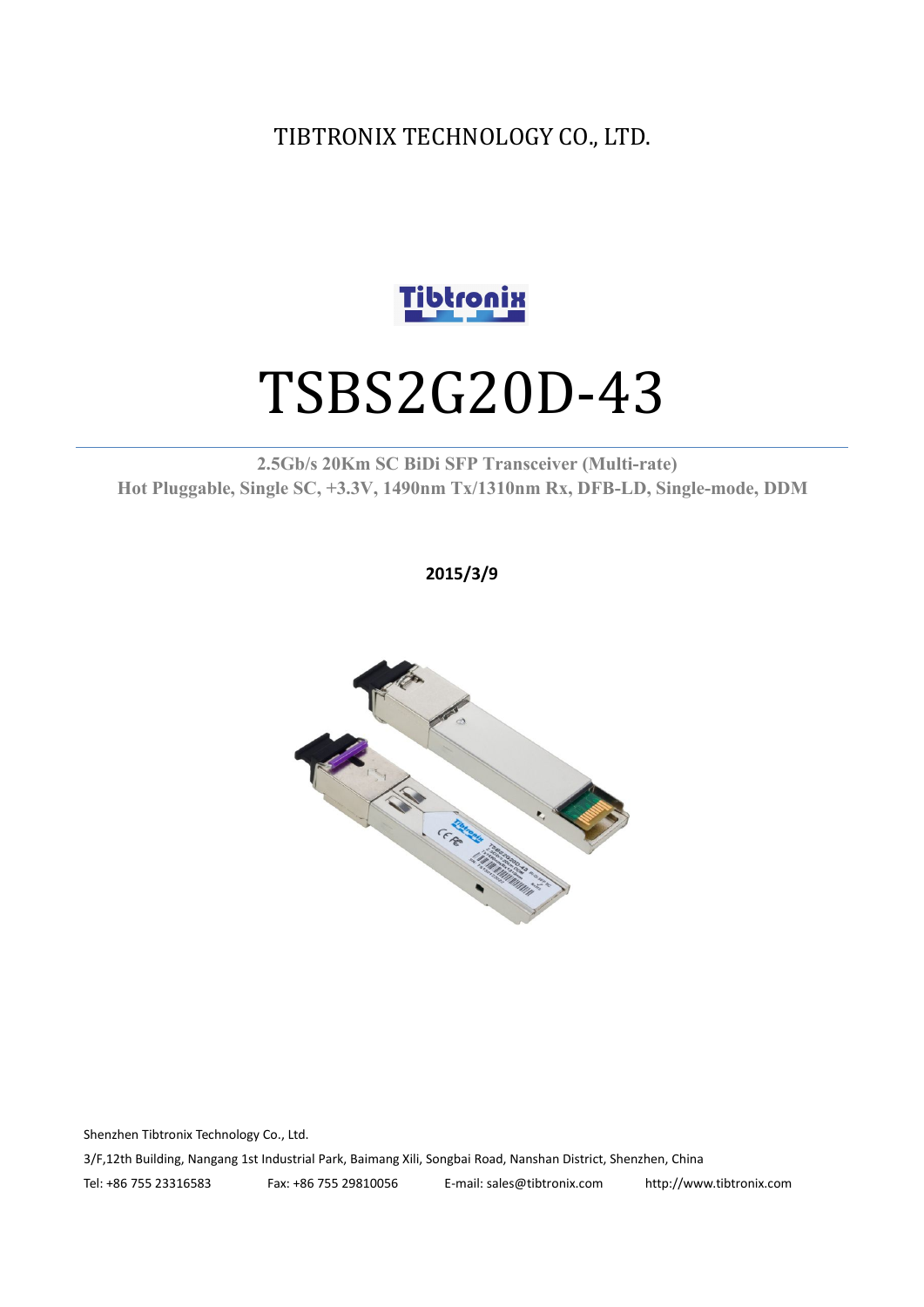#### **Features:**

- $\diamondsuit$  Up to 2.67Gb/s Data Links
- $\Leftrightarrow$  Hot-Pluggable
- $\Leftrightarrow$  Single SC connector
- $\diamond$  Up to 20 km on 9/125 µm SMF
- $\lozenge$  1490nm DFB laser transmitter
- $\lozenge$  1310nm PIN photo-detector
- $\diamond$  Single +3.3V Power Supply
- $\Diamond$  Monitoring Interface Compliant with SFF-8472
- $\Diamond$  Maximum power dissipation <1W
- Industrial /Extended/ Commercial operating temperature range: -40°C to 85°C/-5°C to 85°C/-0°C to 70°C Version available
- $\Leftrightarrow$  RoHS compliant and Lead Free

#### **Applications:**

- $\diamond$  SONET OC-48 / SDH STM -16
- $\diamond$  SONET OC-12 / SDH STM -4
- $\diamond$  SONET OC-3 / SDH STM -1
- $\Diamond$  Gigabit Ethernet
- $\div$  1x/2xFibre Channel

#### **Description:**

TIBTRONIX's TSBS2G20D-43 Transceivers are a high performance, cost effective module which have a Single SC optics interface. They are compatible with the Small Form Factor Pluggable Multi-Sourcing Agreement (MSA) and Digital diagnostics functions are available via the 2-wire serial bus specified in SFF-8472. The receiver section uses a PIN receiver and the transmitter uses a 1490 nm DFB laser, up to 13dB link budge ensure this module SONET OC-48 / SDH STM -16 20km application.

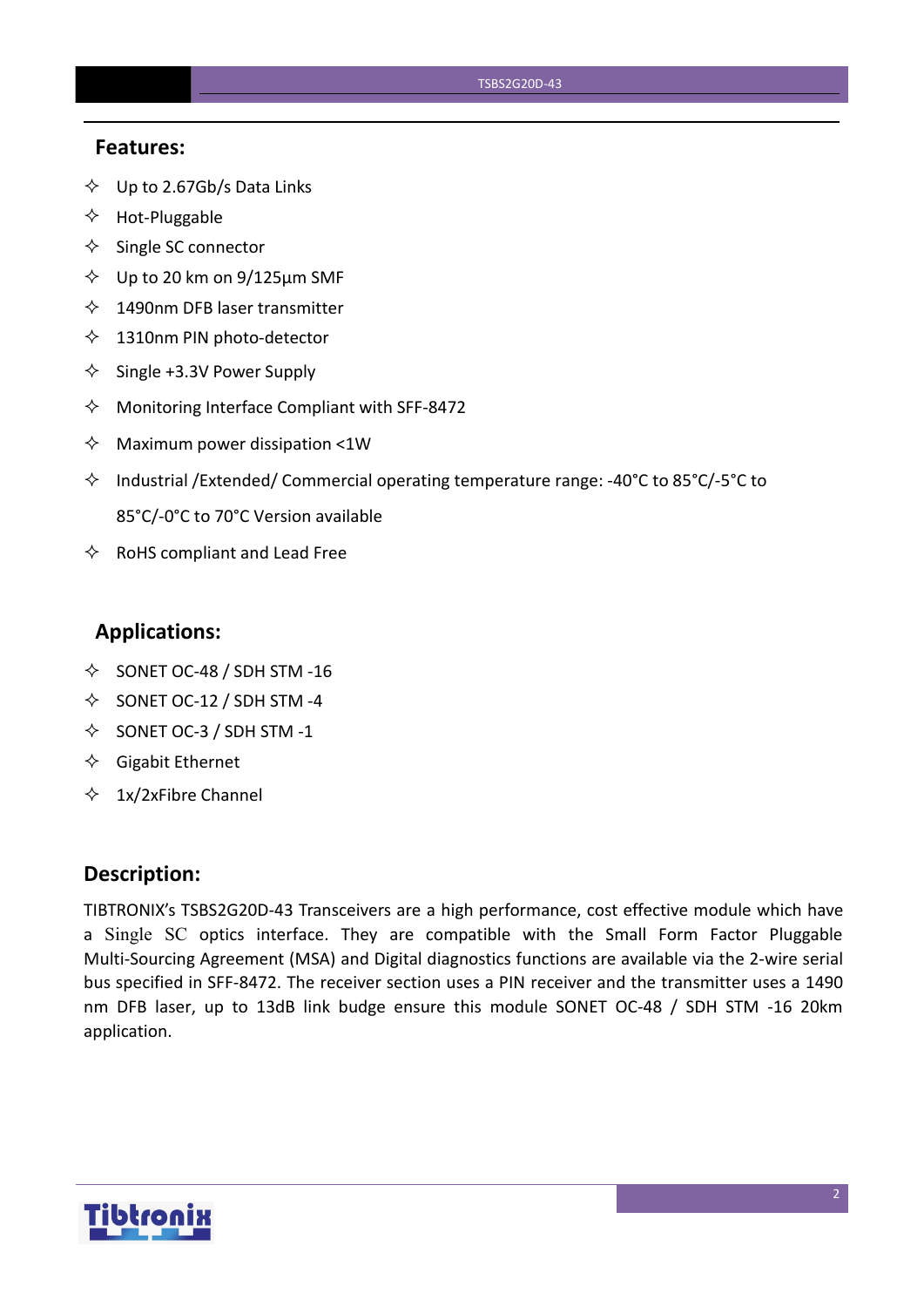# **Absolute Maximum Ratings**

| <b>Parameter</b>         | <b>Symbol</b>   | Min.   | <b>Typical</b> | Max.  | Unit        |
|--------------------------|-----------------|--------|----------------|-------|-------------|
| Storage Temperature      |                 | $-40$  |                | $+85$ | $\sim$<br>◡ |
| <b>Supply Voltage</b>    | V <sub>cc</sub> | $-0.5$ |                | Δ     |             |
| <b>Relative Humidity</b> | <b>RH</b>       |        |                | 85    | %           |

# **Recommended Operating Environment:**

| Parameter                  | Symbol     | Min.      | <b>Typical</b> | Max. | <b>Unit</b> |              |
|----------------------------|------------|-----------|----------------|------|-------------|--------------|
|                            | Industrial |           | -40            |      | 85          | $^{\circ}$ C |
| Case operating Temperature | Extended   | $T_C$     | $-5$           |      | 85          | $^{\circ}$ C |
|                            | Commercial |           | 0              |      | $+70$       | $^{\circ}$ C |
| <b>Supply Voltage</b>      |            | $V_{CC}$  | 3.135          |      | 3.465       | V            |
| <b>Supply Current</b>      |            | Icc       |                |      | 300         | mA           |
| Inrush Current             |            | Isurge    |                |      | $lcc+30$    | mA           |
| <b>Maximum Power</b>       |            | $P_{max}$ |                |      | 1           | W            |

# $\bullet$  Electrical Characteristics(T<sub>OP</sub> = -40 to 85°C, VCC = 3.135 to 3.465 Volts)

| <b>Parameter</b>                    | Symbol                      | Min.        | <b>Typical</b> | Max.           | <b>Unit</b> | <b>Note</b> |
|-------------------------------------|-----------------------------|-------------|----------------|----------------|-------------|-------------|
| <b>Transmitter Section:</b>         |                             |             |                |                |             |             |
| Input differential impedance        | $R_{in}$                    | 90          | 100            | 110            |             |             |
| Single ended data input swing       | $V_{\text{in PP}}$          | 250         |                | 1200           | $mVp-p$     |             |
| <b>Transmit Disable Voltage</b>     | $V_D$                       | $Vcc - 1.3$ |                | <b>Vcc</b>     | V           | 2           |
| <b>Transmit Enable Voltage</b>      | $V_{EN}$                    | Vee         |                | $Vee+0.8$      | $\vee$      |             |
| <b>Transmit Disable Assert Time</b> | <b>T</b> <sub>dessert</sub> |             |                | 10             | us          |             |
| <b>Receiver Section:</b>            |                             |             |                |                |             |             |
| Single ended data output swing      | Vout, pp                    | 300         |                | 800            | mv          | 3           |
| LOS Fault                           | Vlosfault                   | $Vcc - 0.5$ |                | $V_{CC\_host}$ | $\vee$      | 5           |
| <b>LOS Normal</b>                   | V <sub>los norm</sub>       | $V_{ee}$    |                | $V_{ee}$ +0.5  | $\vee$      | 5           |
| Power Supply Rejection              | <b>PSR</b>                  | 100         |                |                | mVpp        | 6           |

Note:

1. AC coupled.

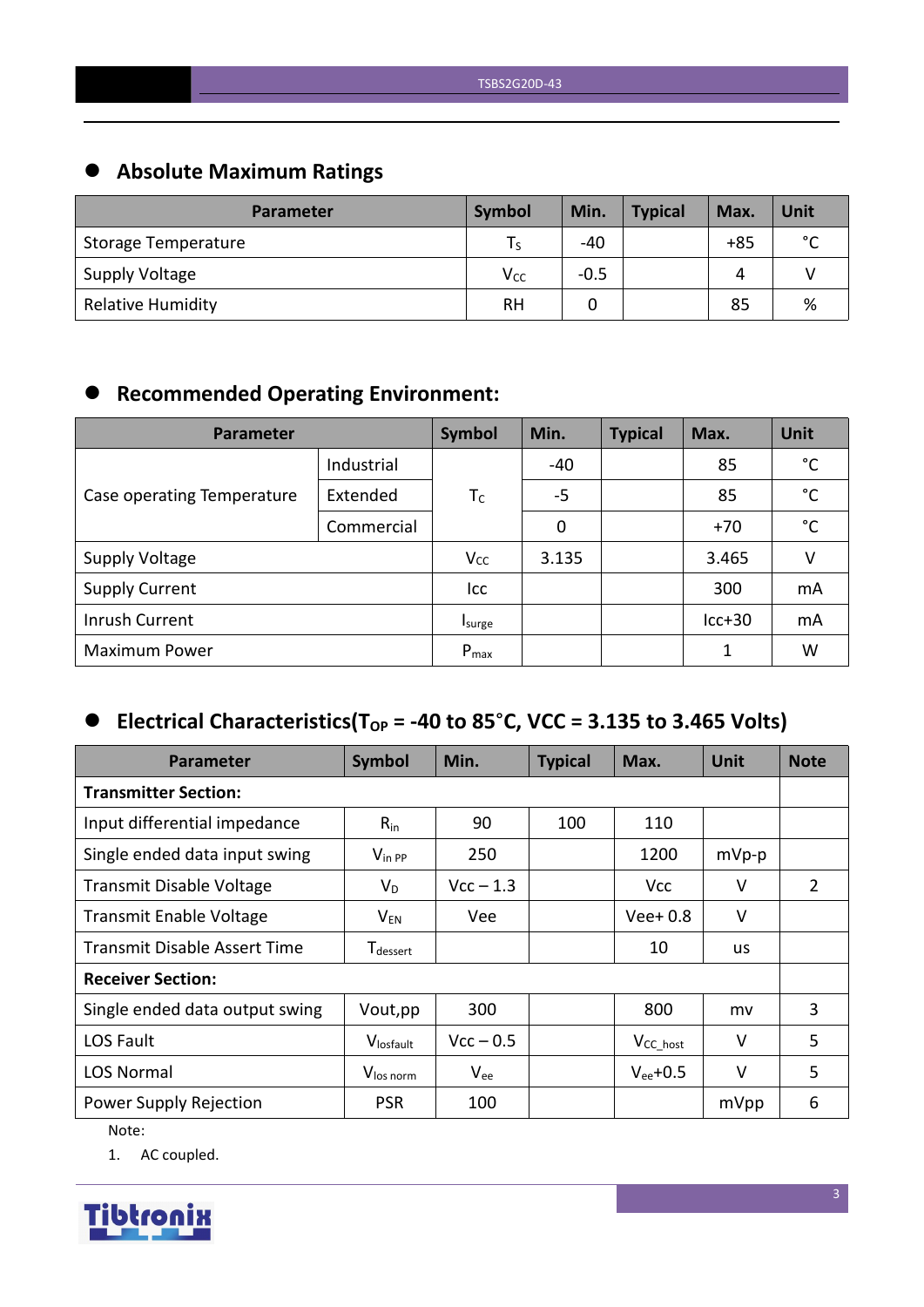- 2. Or open circuit.
- 3. Into 100 ohm differential termination.
- $4. \quad 20 80 \%$
- 5. LOS is LVTTL. Logic 0 indicates normal operation; logic 1 indicates no signal detected.
- 6. All transceiver specifications are compliant with a power supply sinusoidal modulation of 20 Hz to 1.5MHz up to specified value applied through the powersupply filtering network shown on page 23 of the Small Form-factor Pluggable (SFP) Transceiver Multi-Source Agreement (MSA), September 14, 2000.

## $\bullet$  **Optical Parameters(T**<sub>OP</sub> = -40 to 85°C, VCC = 3.135 to 3.465 Volts)

| Parameter                                            | Symbol           | Min.      | <b>Typical</b>                                | Max.         | Unit  | <b>Note</b>    |
|------------------------------------------------------|------------------|-----------|-----------------------------------------------|--------------|-------|----------------|
| <b>Transmitter Section:</b>                          |                  |           |                                               |              |       |                |
| Center Wavelength                                    | $\lambda_c$      | 1470      | 1490                                          | 1510         | nm    |                |
| Spectral Width                                       | σ                |           |                                               | $\mathbf{1}$ | nm    |                |
| Side Mode Suppression Ratio                          | <b>SMSR</b>      | 30        |                                               |              | dB    |                |
| <b>Optical Output Power</b>                          | $P_{\text{out}}$ | $-5$      |                                               | $\mathbf 0$  | dBm   | $\mathbf{1}$   |
| <b>Extinction Ratio</b>                              | ER               | 8.2       |                                               |              | dB    |                |
| <b>Optical Rise/Fall Time</b>                        | $t_r / t_f$      |           |                                               | 260          | ps    | $\overline{2}$ |
| <b>Relative Intensity Noise</b>                      | <b>RIN</b>       |           |                                               | $-120$       | dB/Hz |                |
| <b>Total Generated Transmitter Jitter</b>            |                  |           |                                               |              |       |                |
| (peak to peak)                                       | $J_{TX}p-p$      |           |                                               | 0.07         | UI    |                |
| <b>Total Generated Transmitter Jitter</b>            |                  |           |                                               |              | U     |                |
| (rms)                                                | $J_{TX}$ rms     |           |                                               | 0.007        |       |                |
| Eye Mask for Optical Output                          |                  |           | Compliant with eye mask Telcordia GR-253-GORE |              |       |                |
| <b>Receiver Section:</b>                             |                  |           |                                               |              |       |                |
| Optical Input Wavelength                             | $\lambda_c$      | 1290      | 1310                                          | 1330         | nm    |                |
| Receiver Overload                                    | $P_{ol}$         | $\pmb{0}$ |                                               |              | dBm   | $\overline{3}$ |
| <b>RX Sensitivity</b>                                | Sen              |           |                                               | $-18$        | dBm   | $\overline{3}$ |
| RX LOS Assert                                        | LOS <sub>A</sub> | $-35$     |                                               |              | dBm   |                |
| RX LOS De-assert                                     | LOS <sub>D</sub> |           |                                               | $-19$        | dBm   |                |
| RX LOS Hysteresis                                    | LOS <sub>H</sub> | 0.5       |                                               |              | dB    |                |
| <b>General Specifications:</b>                       |                  |           |                                               |              |       |                |
| Data Rate                                            | <b>BR</b>        | 155       |                                               | 2667         | Mb/s  |                |
| <b>Bit Error Rate</b>                                | <b>BER</b>       |           |                                               | $10^{-12}$   |       |                |
| Max. Supported Link Length on<br>9/125µm SMF@2.5Gb/s | L <sub>MAX</sub> |           | 20                                            |              | km    |                |

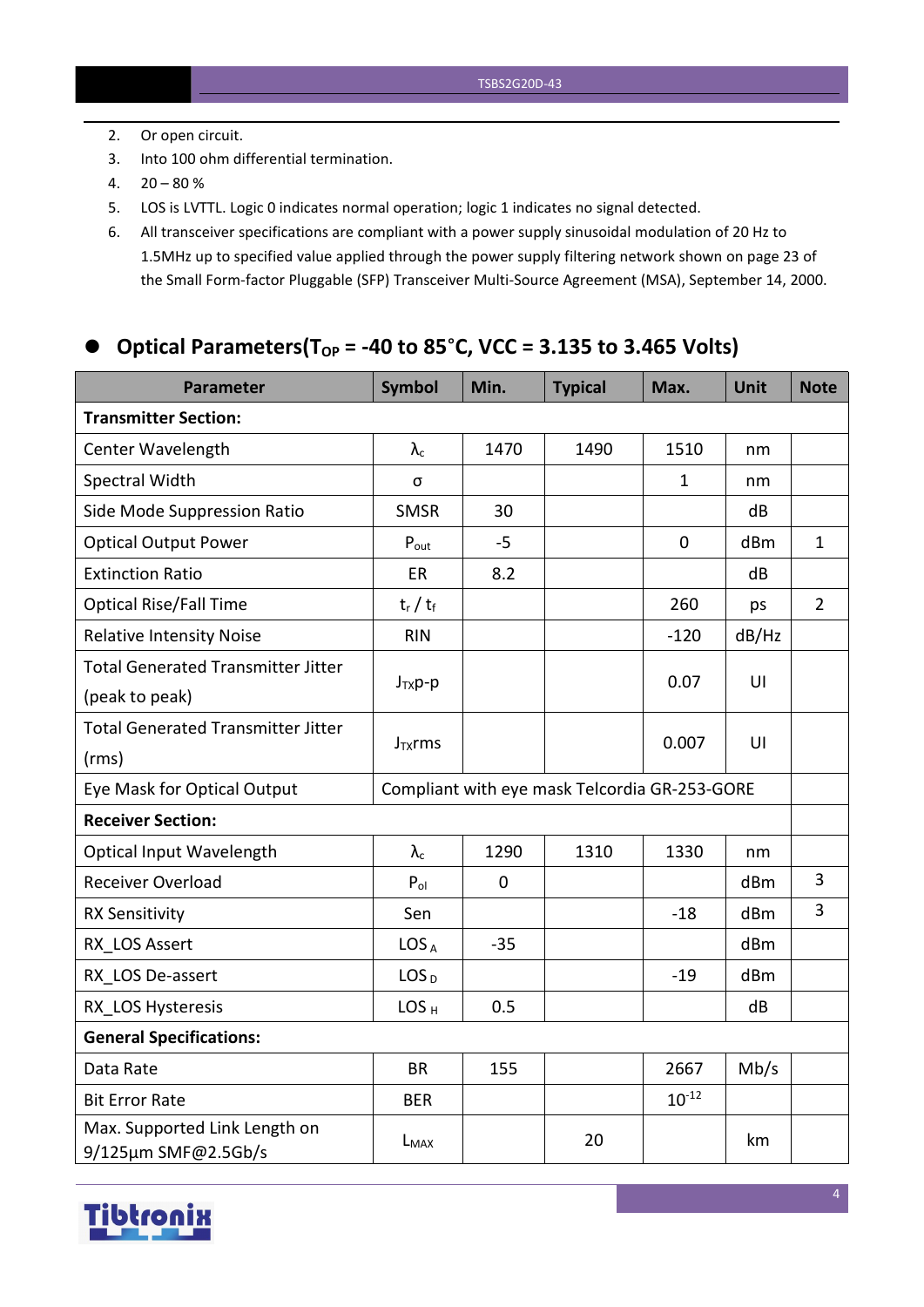| TSBS2G20D-43 |
|--------------|
|              |

#### Note

- 1. The optical power is launched into SMF.
- 2. 20-80%.
- 3. Measured with PRBS  $2^{7-1}$  at  $10^{-12}$  BER

## **Pin Assignment**

Diagram of Host Board Connector Block Pin Numbers and Name



**Diagram of Host Board Connector Block Pin Numbers and Names**

## **Pin Function Definitions**

| <b>Pin No</b> | <b>Name</b>       | <b>Function</b>                     | <b>Plug Seq</b> | <b>Notes</b> |
|---------------|-------------------|-------------------------------------|-----------------|--------------|
| 1             | VeeT              | <b>Transmitter Ground</b>           | 1               | 1            |
| $\mathbf{2}$  | <b>TX Fault</b>   | <b>Transmitter Fault Indication</b> | 3               |              |
| 3             | <b>TX Disable</b> | <b>Transmitter Disable</b>          | 3               | 2            |
| 4             | MOD-DEF2          | <b>Module Definition</b>            | $\overline{2}$  | 3            |
| 5             | MOD-DEF1          | Module Definition 1                 | 3               | 3            |
| 6             | MOD-DEF0          | Module Definition 0                 | 3               | 3            |
| 7             | Rate Select       | Not Connected                       | 3               | 4            |
| 8             | <b>LOS</b>        | Loss of Signal                      | 3               | 5            |
| 9             | <b>VeeR</b>       | <b>Receiver Ground</b>              | 1               | 1            |
| 10            | <b>VeeR</b>       | <b>Receiver Ground</b>              | 1               | $\mathbf{1}$ |
| 11            | VeeR              | <b>Receiver Ground</b>              |                 |              |
| 12            | RD-               | Inv. Received Data Out              | 3               | 6            |

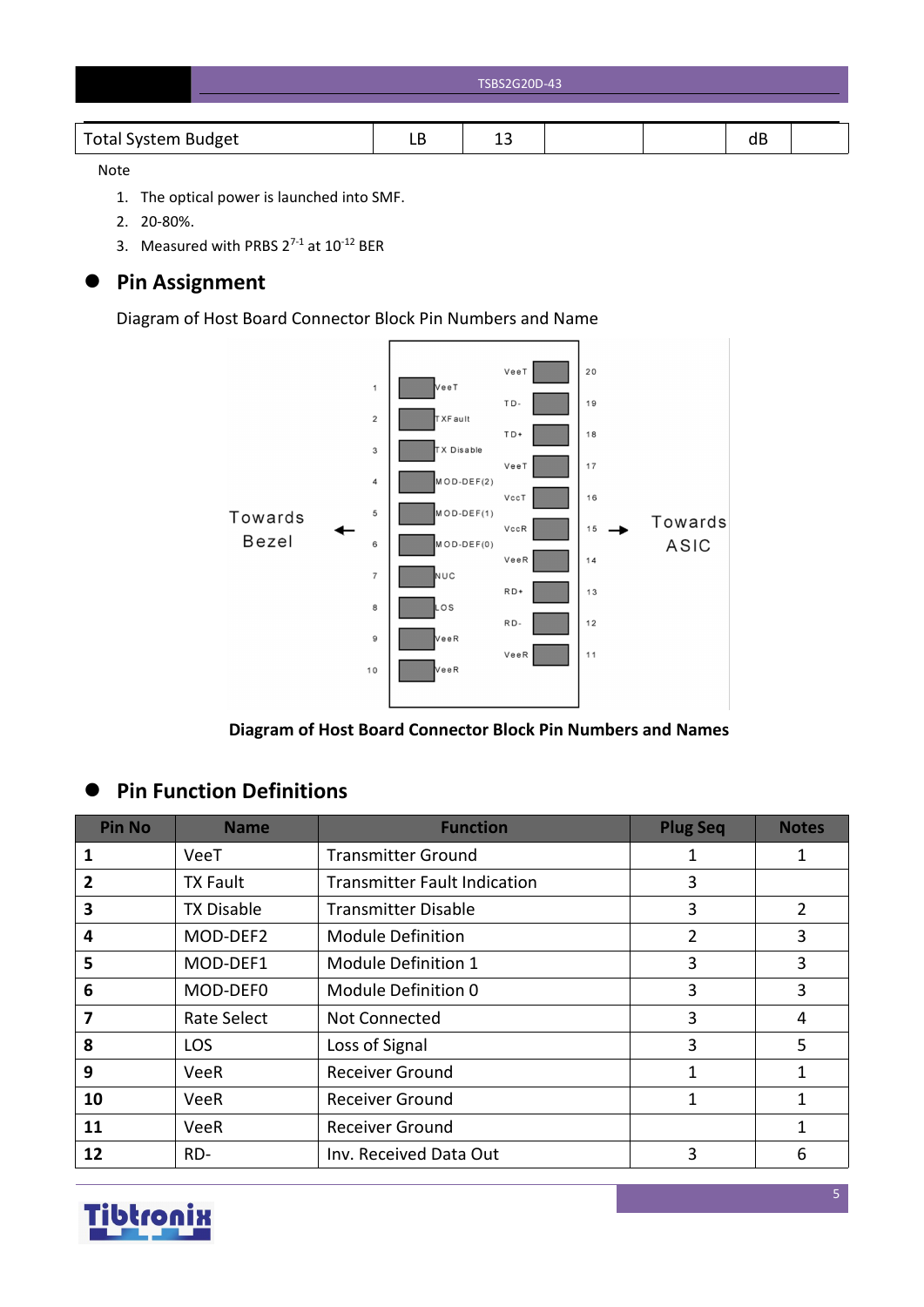| 13 | $RD+$       | <b>Received Data Out</b>  | 6 |
|----|-------------|---------------------------|---|
| 14 | VeeR        | <b>Receiver Ground</b>    |   |
| 15 | <b>VccR</b> | <b>Receiver Power</b>     |   |
| 16 | <b>VccT</b> | <b>Transmitter Power</b>  |   |
| 17 | VeeT        | <b>Transmitter Ground</b> |   |
| 18 | $TD+$       | Transmit Data In          | 6 |
| 19 | TD-         | Inv. Transmit In          | 6 |
| 20 | VeeT        | <b>Transmitter Ground</b> |   |

**Notes:**

- 1. Circuit ground is internally isolated from chassis ground.
- 2. Laser output disabled on TDIS >2.0V or open, enabled on TDIS <0.8V.
- 3. Should be pulled up with 4.7k 10 kohms on host board to a voltage between 2.0V and 3.6V. MOD DEF(0) pulls line low to indicate module is plugged in.
- 4. Rate select is not used
- 5. LOS is open collector output. Should be pulled up with 4.7k 10 kohms on host board to a voltage between 2.0V and 3.6V. Logic 0 indicates normal operation; logic 1 indicates loss of signal.
- 6. AC Coupled

#### **SFP Module EEPROM Information and Management**

The SFP modules implement the 2-wire serial communication protocol as defined in the SFP -8472. The serial ID information of the SFP modules and Digital Diagnostic Monitor parameters can be accessed through the  $I^2C$  interface at address A0h and A2h. The memory is mapped in Table 1. Detailed ID information (A0h) is listed in Table 2. And the DDM specification at address A2h. For more details of the memory map and byte definitions, please refer to the SFF-8472, "Digital Diagnostic Monitoring Interface for Optical Transceivers". The DDM parameters have been internally calibrated.

**Table 1.** Digital Diagnostic Memory Map (Specific Data Field Descriptions)



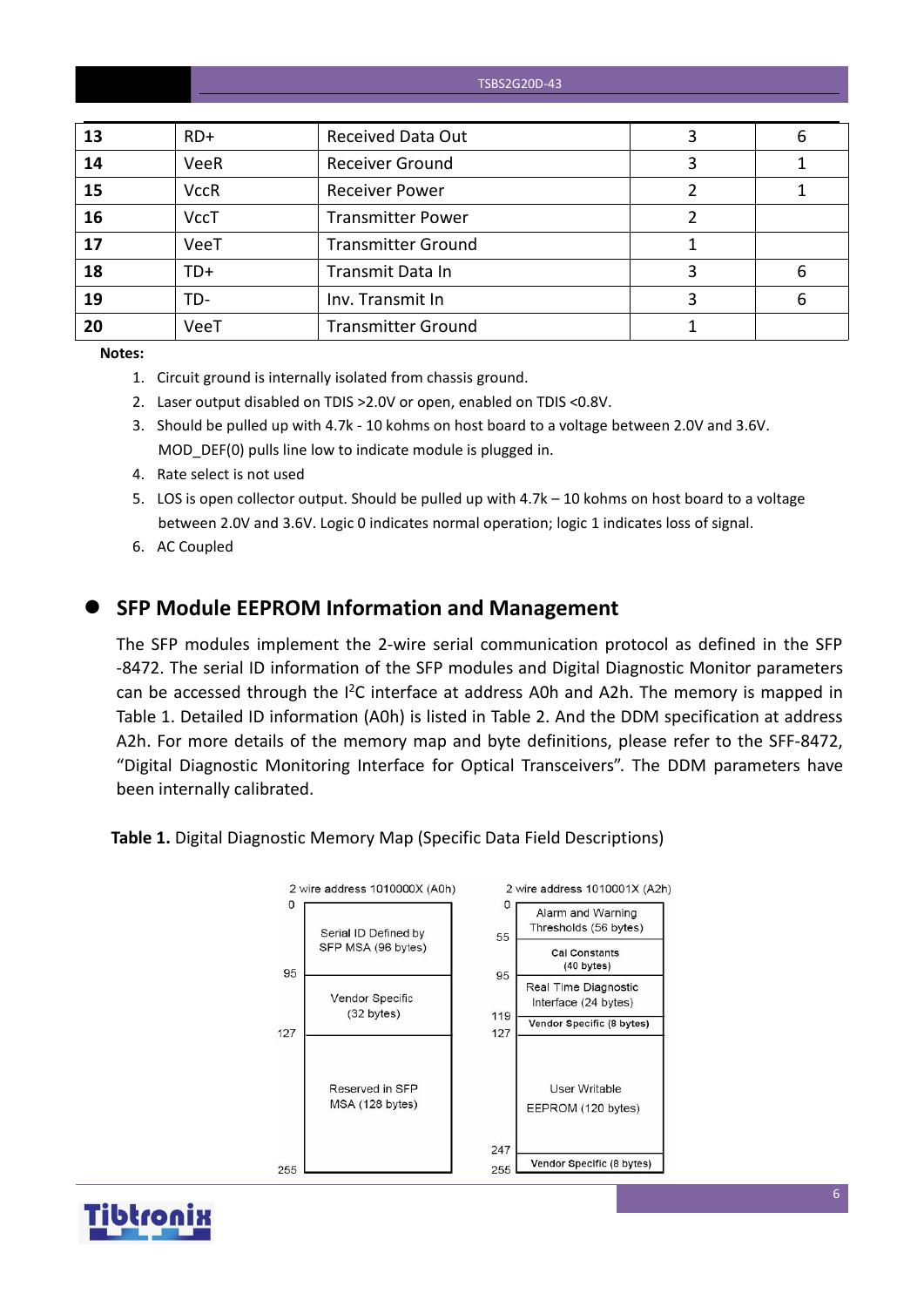| <b>Data</b><br><b>Address</b> | Length<br>(Byte)          | <b>Name of</b><br>Length | <b>Description and Contents</b>                                                                          |
|-------------------------------|---------------------------|--------------------------|----------------------------------------------------------------------------------------------------------|
| <b>Base ID Fields</b>         |                           |                          |                                                                                                          |
| $\mathbf 0$                   | $\mathbf{1}$              | Identifier               | Type of Serial transceiver (03h=SFP)                                                                     |
| $\mathbf{1}$                  | $\mathbf{1}$              | Reserved                 | Extended identifier of type serial transceiver (04h)                                                     |
| $\overline{2}$                | $\mathbf 1$               | Connector                | Code of optical connector type (07=LC)                                                                   |
| $3 - 10$                      | 8                         | Transceiver              |                                                                                                          |
| 11                            | $\mathbf 1$               | Encoding                 | NRZ(03h)                                                                                                 |
| 12                            | $\mathbf{1}$              | BR, Nominal              | Nominal baud rate, unit of 100Mbps                                                                       |
| $13 - 14$                     | $\overline{2}$            | Reserved                 | (0000h)                                                                                                  |
| 15                            | $\mathbf{1}$              | Length(9um)              | Link length supported for 9/125um fiber, units of 100m                                                   |
| 16                            | $\mathbf{1}$              | Length(50um)             | Link length supported for 50/125um fiber, units of 10m                                                   |
| 17                            | $\mathbf 1$               | Length(62.5um)           | Link length supported for 62.5/125um fiber, units of<br>10 <sub>m</sub>                                  |
| 18                            | $\mathbf{1}$              | Length(Copper)           | Link length supported for copper, units of meters                                                        |
| 19                            | $\mathbf 1$               | Reserved                 |                                                                                                          |
| $20 - 35$                     | 16                        | Vendor Name              | SFP vendor name: TIBTRONIX                                                                               |
| 36                            | 1                         | Reserved                 |                                                                                                          |
| 37-39                         | 3                         | Vendor OUI               | SFP transceiver vendor OUI ID                                                                            |
| 40-55                         | 16                        | Vendor PN                | Part Number: "TSBS2G20D-43" (ASCII)                                                                      |
| 56-59                         | 4                         | Vendor rev               | Revision level for part number                                                                           |
| 60-62                         | 3                         | Reserved                 |                                                                                                          |
| 63                            | $\mathbf{1}$              | <b>CCID</b>              | Least significant byte of sum of data in address 0-62                                                    |
| <b>Extended ID Fields</b>     |                           |                          |                                                                                                          |
| 64-65                         | 2                         | Option                   | Indicates which optical SFP signals are implemented<br>(001Ah = LOS, TX_FAULT, TX_DISABLE all supported) |
| 66                            | 1                         | BR, max                  | Upper bit rate margin, units of %                                                                        |
| 67                            | $\mathbf{1}$              | BR, min                  | Lower bit rate margin, units of %                                                                        |
| 68-83                         | 16                        | Vendor SN                | Serial number (ASCII)                                                                                    |
| 84-91                         | 8                         | Date code                | TIBTRONIX's Manufacturing date code                                                                      |
| 92-94                         | 3                         | Reserved                 |                                                                                                          |
| 95                            | $\mathbf{1}$              | <b>CCEX</b>              | Check code for the extended ID Fields (addresses 64 to<br>94)                                            |
|                               | Vendor Specific ID Fields |                          |                                                                                                          |
| 96-127                        | 32                        | Readable                 | TIBTRONIX specific date, read only                                                                       |
| 128-255                       | 128                       | Reserved                 | Reserved for SFF-8079                                                                                    |

#### **Table 2** - EEPROM Serial ID Memory Contents (**A0h**)

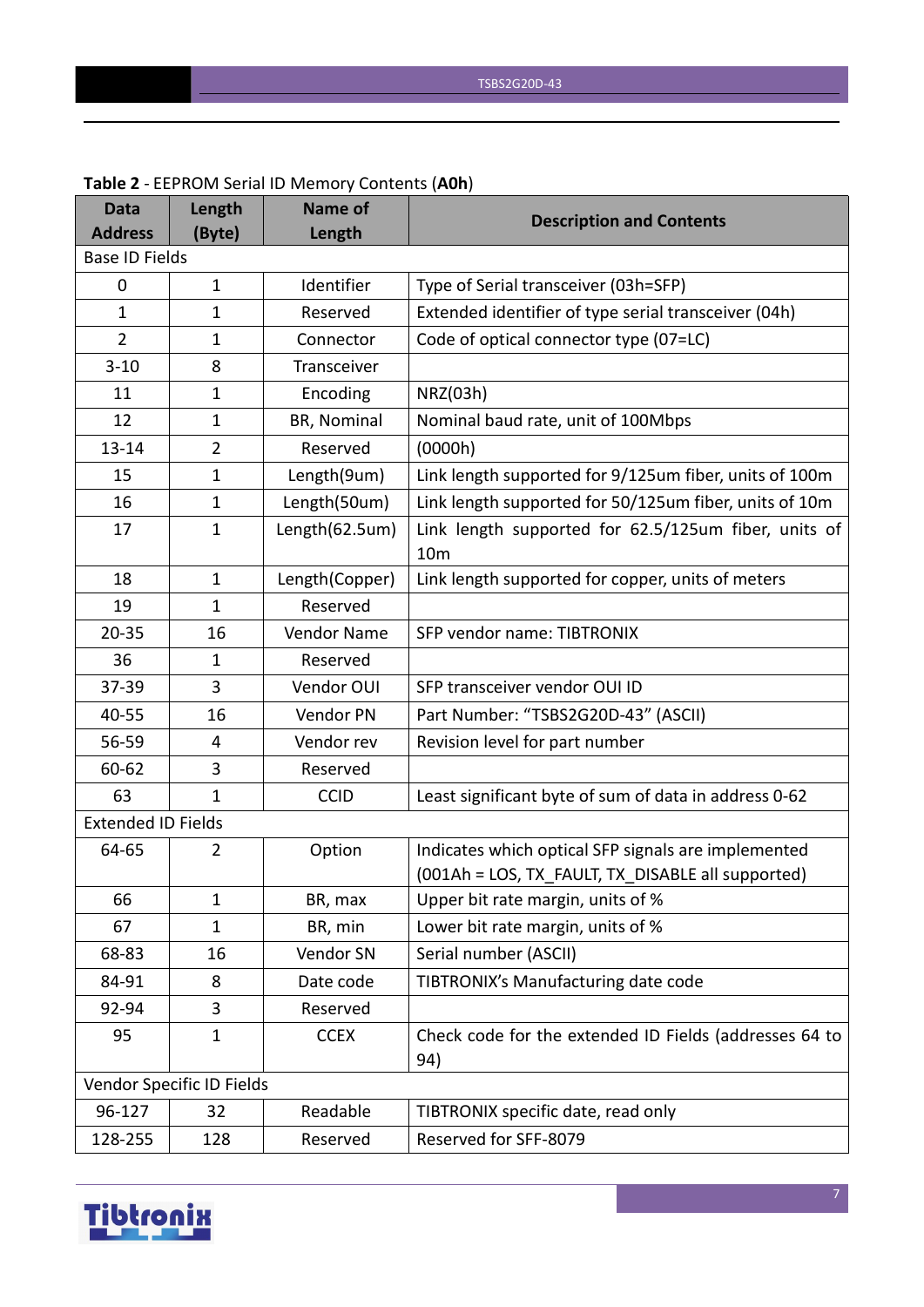| <b>PINISH PIUNISTU INCINOI CHUIUCCI DUCTU</b> |                                     |                 |                 |  |  |  |  |
|-----------------------------------------------|-------------------------------------|-----------------|-----------------|--|--|--|--|
| <b>Data Address</b>                           | Parameter                           | <b>Accuracy</b> | <b>Unit</b>     |  |  |  |  |
| 96-97                                         | Transceiver Internal Temperature    | ±3.0            | $\circ$         |  |  |  |  |
| 100-101                                       | Laser Bias Current                  | ±10             | %               |  |  |  |  |
| 100-101                                       | <b>Tx Output Power</b>              | ±3.0            | dBm             |  |  |  |  |
| 100-101                                       | Rx Input Power                      | ±3.0            | d <sub>Bm</sub> |  |  |  |  |
| 100-101                                       | <b>VCC3</b> Internal Supply Voltage | ±3.0            | %               |  |  |  |  |

# **Digital Diagnostic Monitor Characteristics**

# **Regulatory Compliance**

The TSBS2G20D-43 complies with international Electromagnetic Compatibility (EMC) and international safety requirements and standards (see details in Table following).

| Electrostatic Discharge       | MIL-STD-883E                  | Class 1(>1000 V)              |
|-------------------------------|-------------------------------|-------------------------------|
| (ESD) to the Electrical Pins  | Method 3015.7                 |                               |
| Electrostatic Discharge (ESD) | IEC 61000-4-2                 | Compatible with standards     |
| to the Single SC Receptacle   | GR-1089-CORE                  |                               |
| Electromagnetic               | FCC Part 15 Class B           | Compatible with standards     |
| Interference (EMI)            | EN55022 Class B (CISPR 22B)   |                               |
|                               | <b>VCCI Class B</b>           |                               |
| Laser Eye Safety              | FDA 21CFR 1040.10 and 1040.11 | Compatible with Class 1 laser |
|                               | EN60950, EN (IEC) 60825-1,2   | product.                      |

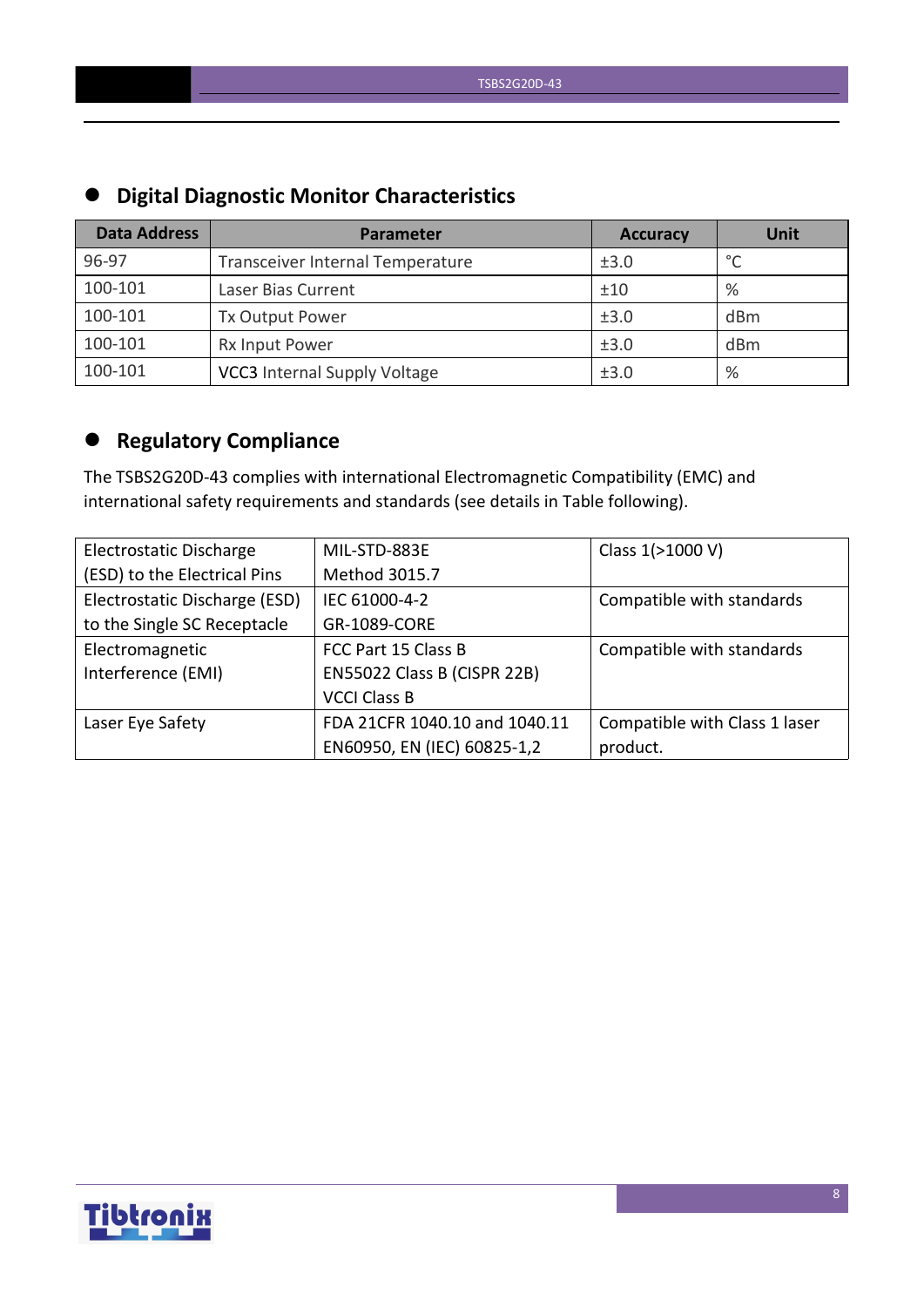#### **Recommended Circuit**



#### **SFP Host Recommended Circuit**

# **Mechanical Dimensions**





**Mechanical Drawing**